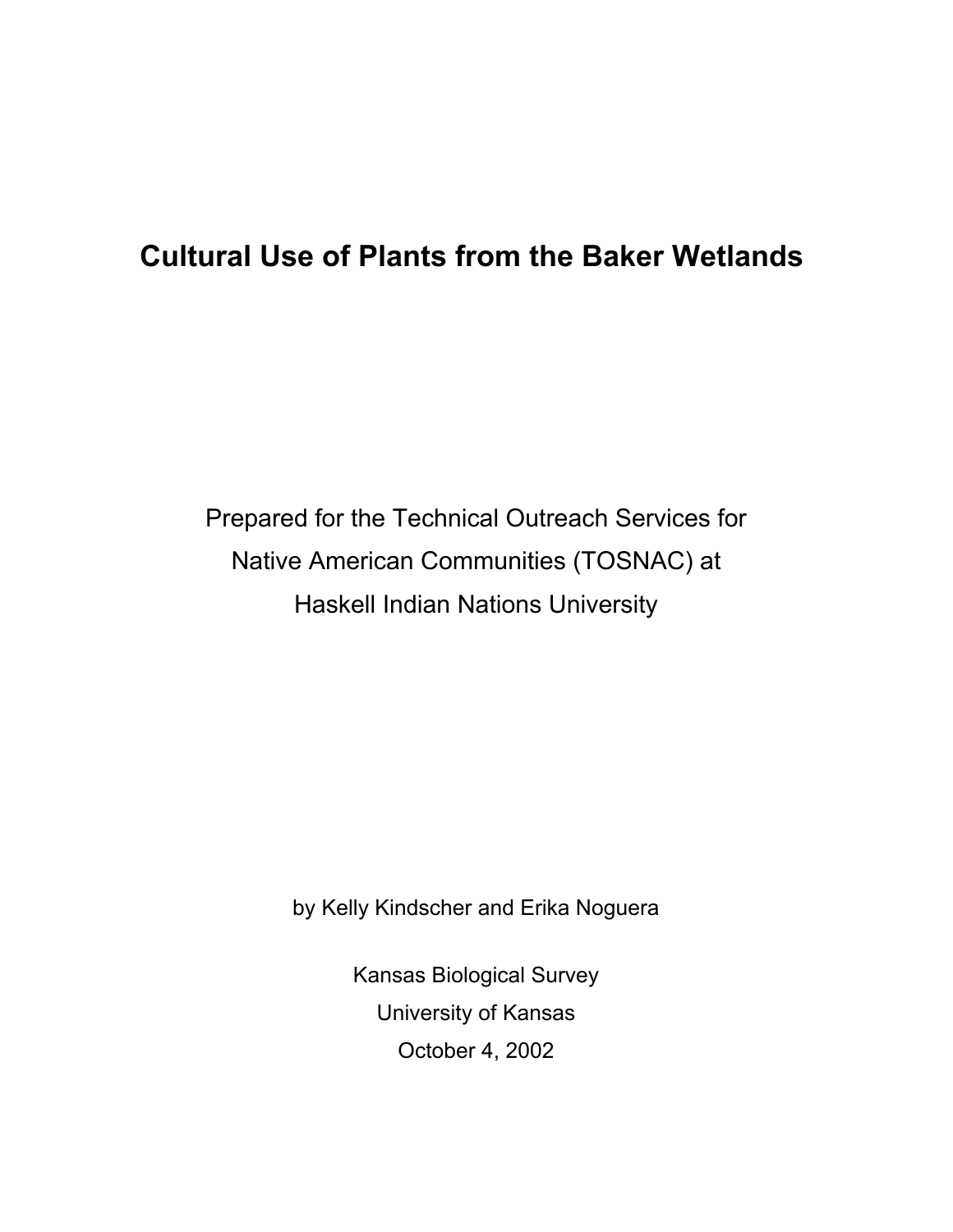#### **Introduction**

This report on cultural uses was compiled for the Technical Outreach Services for Native American Communities (TOSNAC) at Haskell Indian Nations University upon request in an effort to report on potential ethnobotanical uses of plants at the Baker Wetlands. We have only provided uses of those species that were listed in the South Lawrence Trafficway EIS (Vol. 2, pages 73-75) as occurring on the list of species for Baker Wetlands Delineation.

We have reported on historical uses of the plants that occur at the Baker Wetlands and we believe that many of these plants were used by Native American students, staff, and elders at Haskell Indian Nations University. We also believe that many of these uses continue today. In addition, we are only reporting on those uses that have been documented in the literature, while we know, based on personal observation, that many uses within what has traditionally been an oral culture, rather than written culture, have not been recorded. We believe that this documentation is important in indicating that there are many traditional uses of plants at the Baker Wetlands.

For this study we have gleaned the available literature and found information on 71 species. While we have cited many references, much of our work is based on compiling works by Kindscher (1987 and 1992) and Moerman (1998).

#### **Cultural Uses of plants from the Baker Wetlands**

#### *Acalypha virginica* (Euphorbiaceae)

Virginia Threeseed Mercury

Uses: The Cherokee used the root as a kidney aid for "dropsy." The root was also used as a remedy for pox and also as a urinary aid for "gravel" (Moerman 1998).

#### *Acer negundo* (Aceraceae)

Box Elder

Uses: The Cheyenne burned the wood as an incense for making spiritual medicines. They also used the wood to make bowls and burned it for cooking meat (Hart 1992). The Mesquakie and the Ojibwa used an infusion of the inner bark as an emetic. The Ojibwa also mixed the sap of the box elder with that of a maple tree and drank it as a beverage. The inner bark was utilized by many tribes, including (but not limited to) the Cheyenne, Apache, Pawnee, Dakota, and Winnebago as a versitile sweetener (Moerman 1998).

#### *Acer sacharinum* (Aceraceae)

Silver Maple

Uses: The Cherokee used an infusion of the bark as an analgesic taken for cramps, dysentery, hives and as a wash for sore eyes, and an infusion was taken for the measles. The Cherokee also used the maple wood to make baskets and furniture. The inner bark was used to make a variety of sweeteners (Moerman 1998). The Chippewa boiled the bark as a dermatological aid used as a wash for chronic sores. They also used silver maple to make sweeteners (Gilmore 1933). The Mohegan used an infusion of the bark taken form the south side of the tree as a cough medicine (Moerman 1998). The Ojibwa used an infusion of the root bark for gonorrhea and used a decoction of the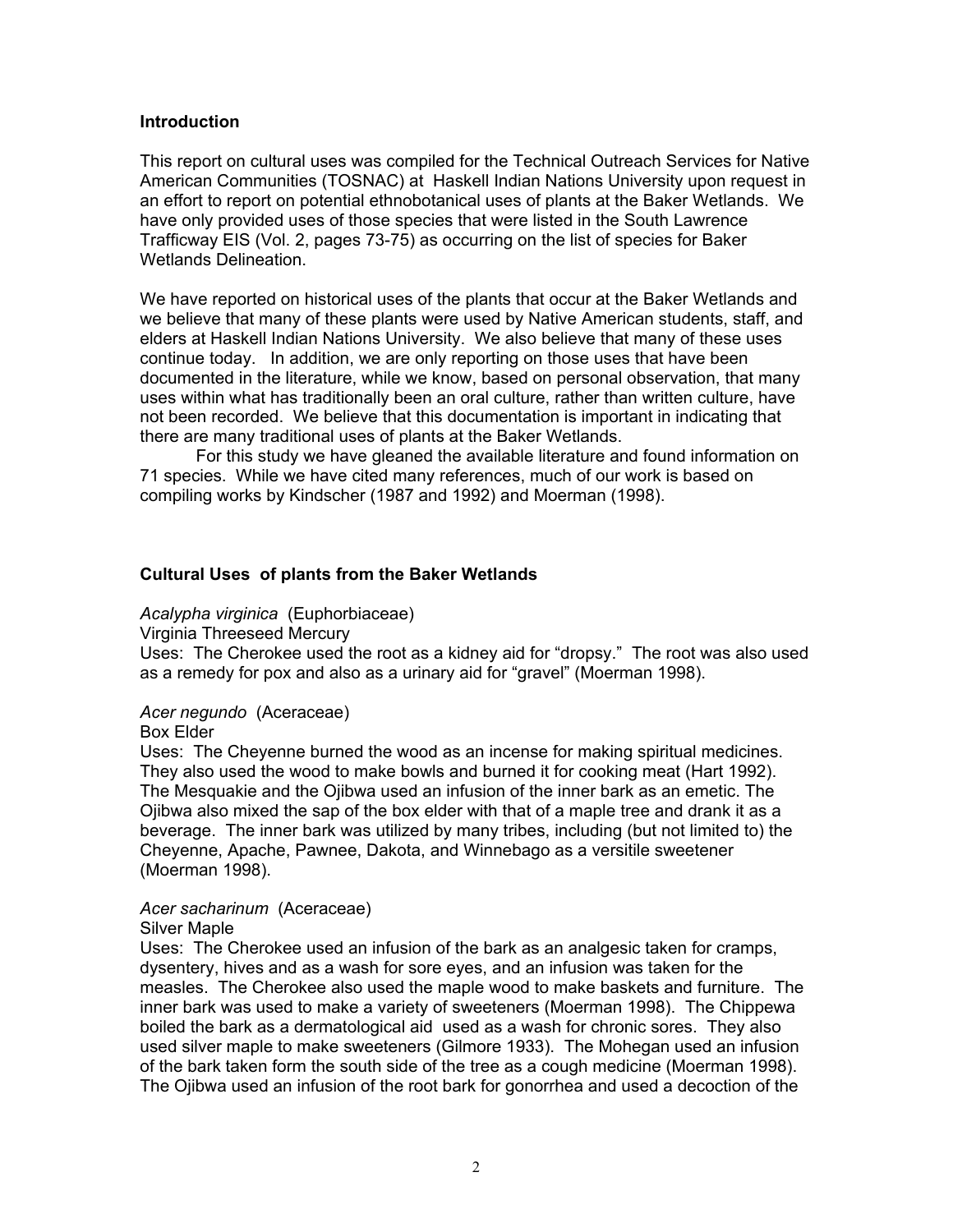inner bark for diarrhea (Hoffman 1891). The maple was usedby many tribes as a sweetener.

#### *Ambrosia artemisfolia* (Asteraceae)

Ragweed, common ragweed, short ragweed, hogwort, and stammerwort Uses: The Lakotas applied a tea made from the leaves to swellings (Buechel 1983). The Dakotas made a tea from the leaves and small tops of the plant to cure bloody flux and stop vomiting (Gilmore 1913). White Horse, an Omaha medicine man, reported that common ragweed was an Oto remedy for nausea (Gilmore 1977). For this treatment, the surface of the patients abdomen was scarified, and a dressing of the bruised leaves was placed on it (Kindscher 1992).

#### *Ambrosia trifida* (Asteraceae)

#### Giant Ragweed

Uses: The Cherokee used this in (ceremonial) green corn medicine, rubbed the crushed leaves on insect stings and the juice of wilted leaves on infected toes, and made an infusion of the leaves to rub on hives and to drink for pneumonia and fever (Moerman 1998). The Mesquakie, or Fox, chewed the root to drive away fear at night (Smith 1928). Archaeological evidence suggests that the giant ragweed was a food source and was even cultivated (Wedel 1955; Kindscher 1987). The Cheyenne used an infusion of leaves and stem of *A. psilostachya* for colds, bowel cramps, and bloody stools (Grinnell 1905).

# *Andropogon gerardii* (Poaceae)

Big Bluestem

Uses: The Omahas and Poncas used the thick, jointed stems in their earth lodge constructions. Young boys used them to make arrow shafts. These two tribes also used the plant medicinally using a decoction of the finely chopped lower blades. This decoction was drunk in cases of general debility and languor without a definite known cause, also it was used for bathing in case of fevers (Kindscher 1992). The Chippewas boiled the root in water to make a tea for stomachache and indigestion (Densmore 1974).

# *Andropogon scoparius* (Poaceae)

Little Bluestem

Uses: The Comanches used the ashes to treat syphilitic sores (Carlson and Jones 1939). The Kiowa-Apaches used bundles of switches in the sweat lodge. They believed that switching one's arms, neck, and shoulders would cure aches and pains and drive evil spirits away (Jordan 1965).

# *Amorpha fruticosa* (Fabaceae)

Bush Wild-Indigo

Uses: The Kiowa used the long stems as foundation for bedding material (Vestal & Schultes 1939). The Lakota used the stems to make arrows (Rogers, 1980), and the Pawnee set meat on it while butchering to keep the meat clean (Gilmore 1977).

#### *Apocynum cannabinum* (Apocynaceae)

Dogbane, Indian Hemp Dogbane, Prairie Dogbane, Black Indian Hemp, Canadian Hemp, American Hemp, Dropsy Weed, Bitter Root, Choctaw Root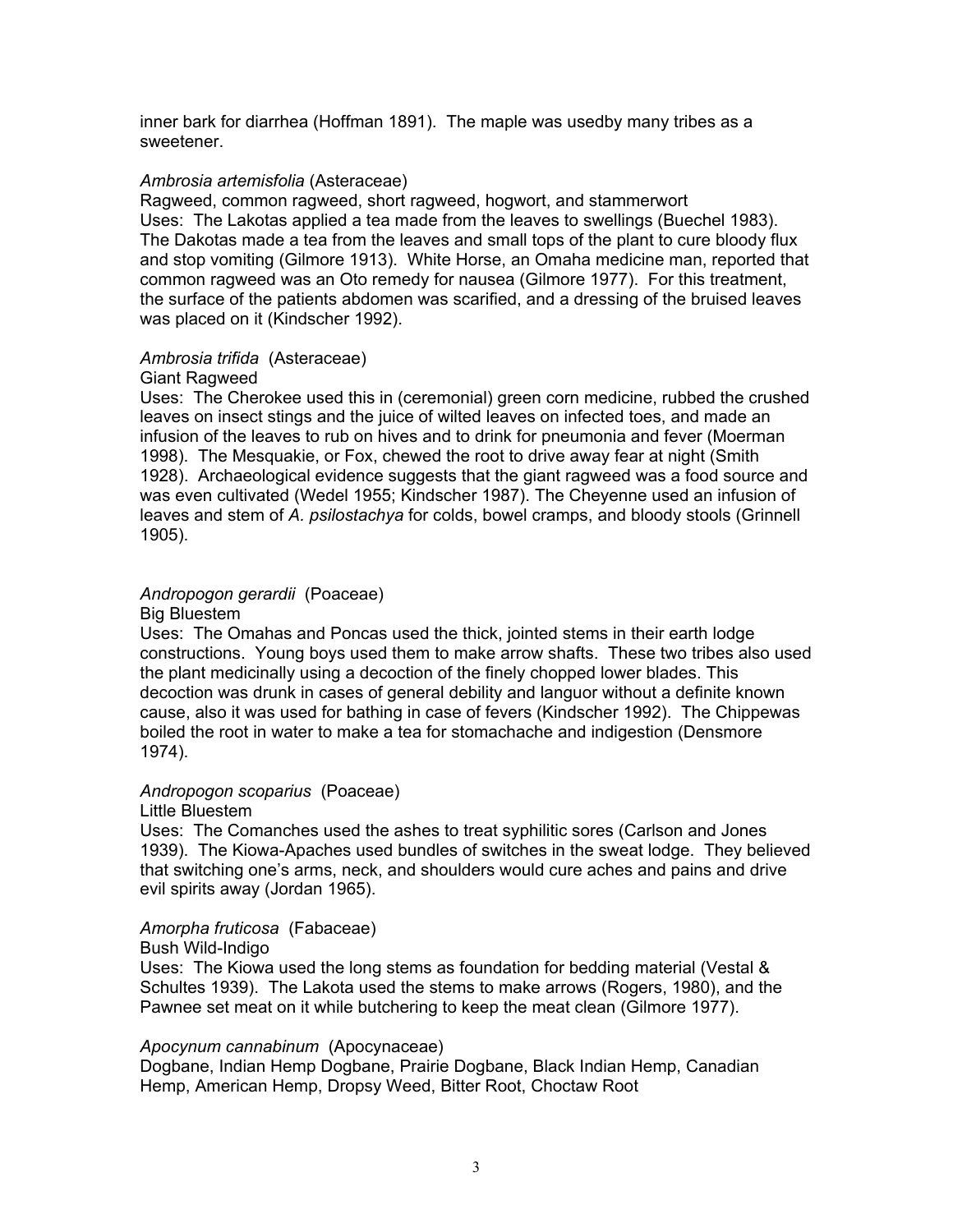Uses: The Blackfeet boiled the root as a laxative and a wash to prevent hair loss (McClintock 1909). The Mesquakie used it for dropsy, ague, and as a universal remedy, and used the fibers of its stem as thread (Smith 1928). The Kiowa made chewing gum from its sap (Vestal & Schultes 1939). Botanist Constantine Rafinesque reported vaguely in 1828 that "Southern Indians" valued it as a "tonic, emetic, alterative and antisyphilitic" and other unspecified Native Americans used it as an oral contraceptive (De Laszlo & Henshaw 1954). European settlers used it for dropsy and as a hydrogogue cathartic and diuretic (Lloyd 1921a). It is still used in Appalachia as a tonic and remedy for migraine, colds, pleurisy, constipation, and to induce abortion, as well as in mixtures to treat rheumatism, bursitis, arthritis, and liver, stomach, and lung ailments (Bolyard et al. 1981). Dogbane root was popular among early American doctors as a treatment for "bronchitis, asthma, dyspnoea, and in jaundice or dropsy, all of cardiac origin" (Ellingwood 1902).

#### *Asclepias incarnata* (Asclepiadaceae)

Swamp Milkweed

Uses: The Lakota used the pulverized root made into a salve applied to scrofulous swellings (Kindscher 1992).

#### *Asclepias verticillata* (Asclepiadaceae)

#### Whorled Milkweed

Uses: The Lakota made a tea of the whole plant to be drunk by mothers unable to produce milk (Rogers 1980). This use is an example of the Doctrine of Signatures, the belief that certain characteristics of a plant signify its uses. In this case, the milky sap of the plant is thought to signify that milkweed can promote the production of milk in mothers (Kindscher 1992).

#### *Aster praeltus* (Asteraceae)

#### Willowleaf Aster

Uses: The Navajo and Ramah used a decoction of the plant in ceremony as a medicine for snakebites. Cold infusions of the whole palnt were used as a ceremonial eyewash, and ingested for stomachache. The dried leaves were smoked for good luck in hunting (Vestal 1952). The Mesquakie used the willowleaf aster as a stimulant to revive an unconscious patient (Smith 1928).

#### *Baptista lactea* (Fabaceae)

#### Wild White Indigo

Uses: The Mesquakies used this plant to promote vomiting and to treat eczema. They also boiled it and applied it to chronic sores and also to the inflamed mucous membrane of the nose produced by catarrh. A Mesquakie medicine man, John McIntosh, used the plant it as one of many ingredients in a medicine made for use internally (Kindscher 1992).

#### *Carex brevior* (Cyperaceae)

#### Fescue Sedge

Uses: An infusion of the plant was used by the Iroquois as a gynecological aid, taken for evacuation of the placenta (Herrick 1977).

*Cephalanthus occidentalis* (Rubiaceae) Common Buttonbush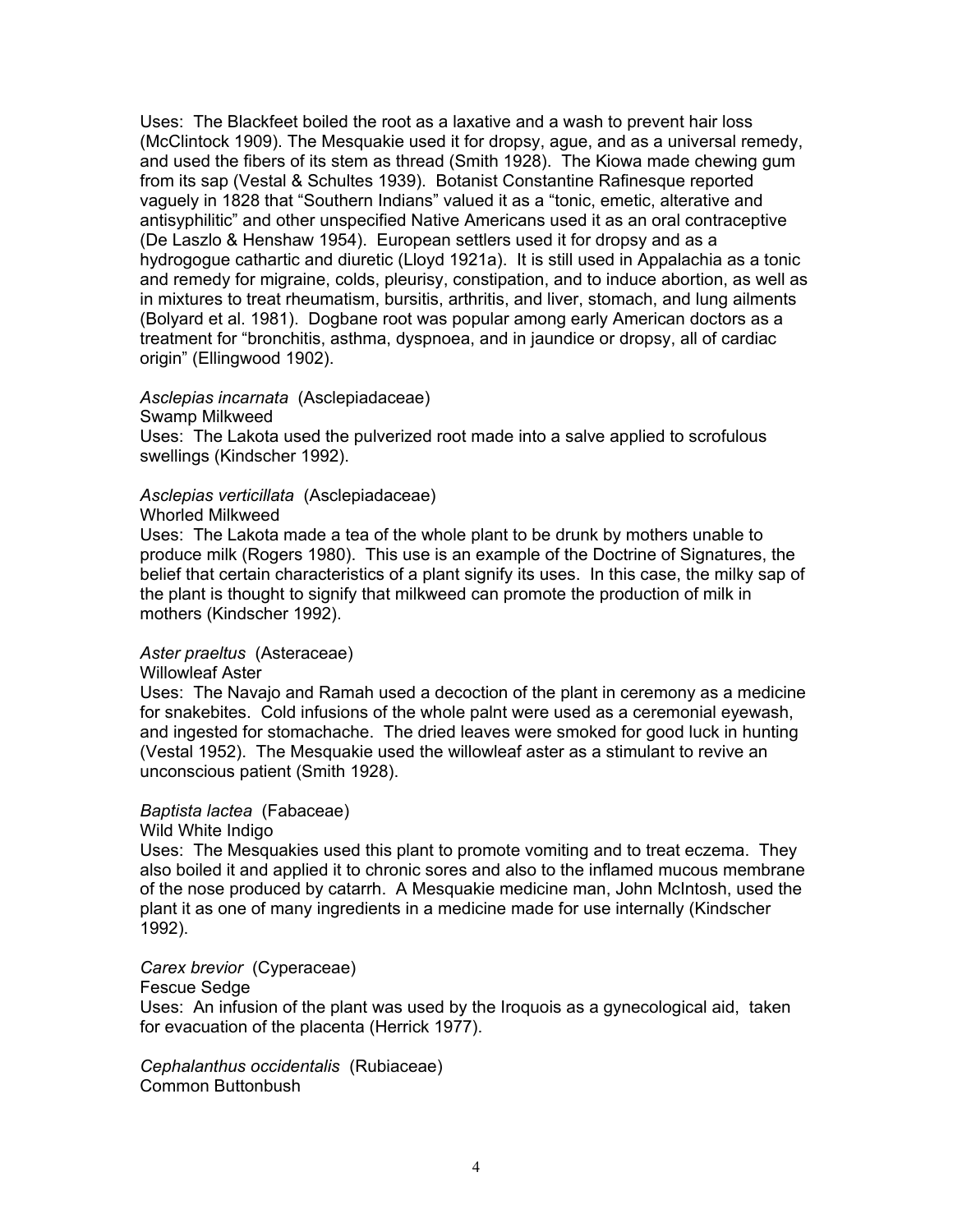Uses: The Chickasaw and Choctaw used parts of the plant as eye medicine; and the Choctaw chewed the bark for toothaches; the Koasati took a decoction of the leaves for rheumatism and enlarged muscles (Moerman 1998). The Kiowa took a decoction of roots for hemorrhages (Vestal & Schultes 1939). To the Mesquakie the inner bark was a very important medicine, used as an emetic (Smith 1928). The Seminoles took a decoction of the bark for fevers, headaches, and stomach aches; a decoction of the roots or berries for horse sickness (nausea, constipation, and blocked urination); a decoction of the roots for menstruation sickness (yellow eyes and skin, weakness, and shaking head); and a decoction of the plant for wolf ghost sickness (diarrhea and painful defecation) (Moerman 1998).

# *Cicuta maculata* (Apiaceae)

#### Spotted Water Hemlock

Uses: The Cherokee used this potentially poisinous plant ceremonially. The root was chewed and if the person became dizzy it was believed he would die soon, if not then he would live a long life. The roots were also eaten for four consecutive days in order to "become sterile forever." Women commonly chewed and swallowed roots as a form of contraception. An infusion of the root was used to soak corn before planting as an insecticide (Moerman 1998). The Iroquois used a poultice of the smashed roots applied for lameness, running sores, or cuts. Also used in the form of a decoction as a floor wash to prevent disease (Herrick 1977).

# *Cirsium altissium* (Asteraceae)

#### Tall Thistle

Uses: The Cherokee took an infusion of the leaves for neuralgia, and as an aid gastrointestinally for someone who overeats. A poultice of the bruised plant to ease pain in a sore jaw. The down was used as the tail for blow darts (Moerman 1998).

#### *Cornus drummondii* (Cornaceae)

#### Roughleaf Dogwood

Uses: The Iroquois took an infusion of the switches for gonorrhea (Herrick 1977).

# *Cyperus esculentus* (Cyperaceae)

#### Chufa Flatsedge

Uses: The Pima chewed the root for colds and coughs; also a poultice of chewed roots was applied to snakebites and in horse's nostrils as a stimulant (Moerman 1998). The Navajo and Ramah Indians used this plant in ceremonies and as an emetic (Vestal 1952). Pomo and Kashaya Indians used the tubers on the rootstock and ate them raw, baked, or boiled much like potatoes (Moerman 1998).

# *Desmanthus illinoensis* (Fabaceae)

#### Illinois Bundle-Flower

Uses: The Pawnee made a wash from the boiled leaves for itchiness, and Pawnee and Omaha boys used the mature seed pods as rattles to mimic native dances (Gilmore 1977). The Moapa Paiutes placed five seeds in each eye at night and washed it out in the morning for trachoma (Train et al. 1941).

# *Elymus canadensis* (Poaceae)

#### Canadian Wild-Rye

Uses: The seeds were gathered widely by the Gosiute (in Utah) for food (Chamberlin 1901).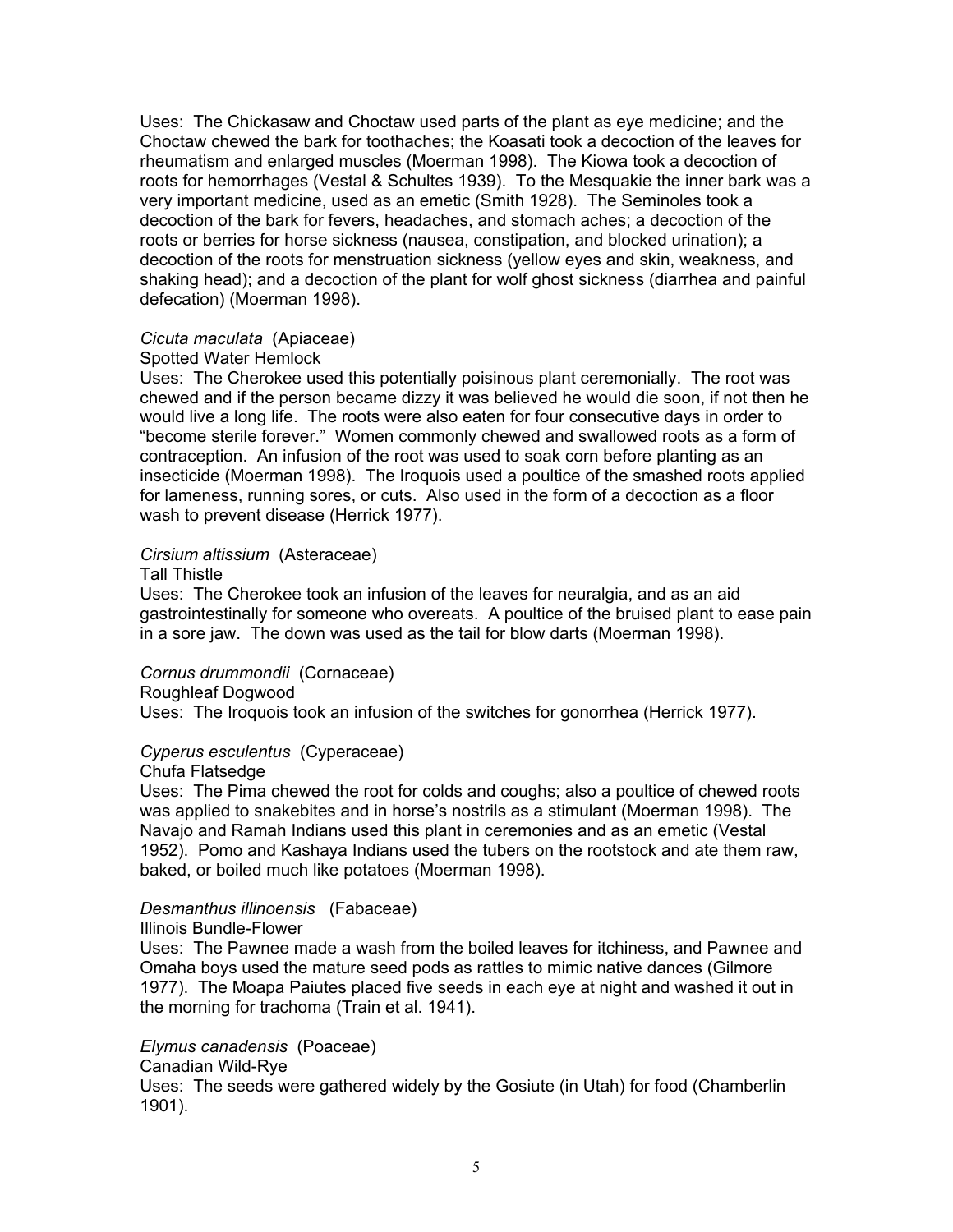#### *Erigeron strigosus* (Asteraceae)

Daisy Fleabane

Uses: Used for sick headache by the Ojibwa (Smith 1932) and infusion of roots taken for heart troubles by the Catawba (Moerman 1998).

# *Fraxinus pennsylvanica* (Oleaceae)

Green Ash

Uses: The Algonquin took an infusion of the inner bark to combat depression and as a stimulant to combat fatgue (Moerman 1998). The Ojibwa scraped the cambium layer into long, fluffy strips and cooked. They say that it tastes like eggs (Smith 1932).

#### *Geum canadense* (Rosaceae)

#### White Avens

Uses: The Chippewa used the root for "female weakness" (Densmore 1974). The Iroquois used the plant as a "love medicine," and used a compound infusion both internally and externally as a "little water medicine" (Herrick 1977).

#### *Gleditsia triacanthos* (Fabaceae)

#### Common Honey-Locust

Uses: The Cherokee used the seed pods of this tree to sweeten worm medicine and as an infusion for measles. Compound infusions of the bark were taken for whooping cough, and the seed pulp was used to make a drink (Moerman 1998). The Delaware made compounds containing the bark for general tonics and to treat a severe cough (Moerman 1998). The Mesquakie used an infusion of the bark for measles, fevers, and especially smallpox, and an infusion of twig bark for bad colds. They also made a decoction of the bark to help a patient regain strenth and flesh (Smith 1928).

#### *Helianthus annuus* (Asteraceae)

#### Sunflower

Uses: Cultivated varieties with larger seed heads and seeds are used for the production of oil, food, and birdseed. The Teton-Dakotas boiled flower heads as a remedy for pulmonary troubles (Gilmore 1977). Pawnee women who became pregnant while still nursing another child took a mix of pounded sunflower seeds mixed with a variety of other roots as a medicine to prevent sickness in the child (Kindscher 1992).

#### *Helianthus grosseserratus* (Asteraceae)

#### Sawtooth Sunflower

Uses: The Mesquakies made a poultice from the flowers to heal burns (Smith 1928). Zuni medicine men cured rattlesnake bites by chewing fresh or dried root, then sucking the wound (Camazine and Bye 1980).

#### *Hordeum jubatum* (Poaceae)

Fox-Tail Barley, Squirrel-Tail Grass

Uses: The Chippewas used the root in a compress for sties or inflammation of the eyelid (Densmore 1974). The Potawatomi used the root for unspecified ailments (Smith 1933). The Ramah Navajo considered the plant poisonous and taught children to avoid it (Vestal 1952).

*Iva annua* (Asteraceae) Marsh Elder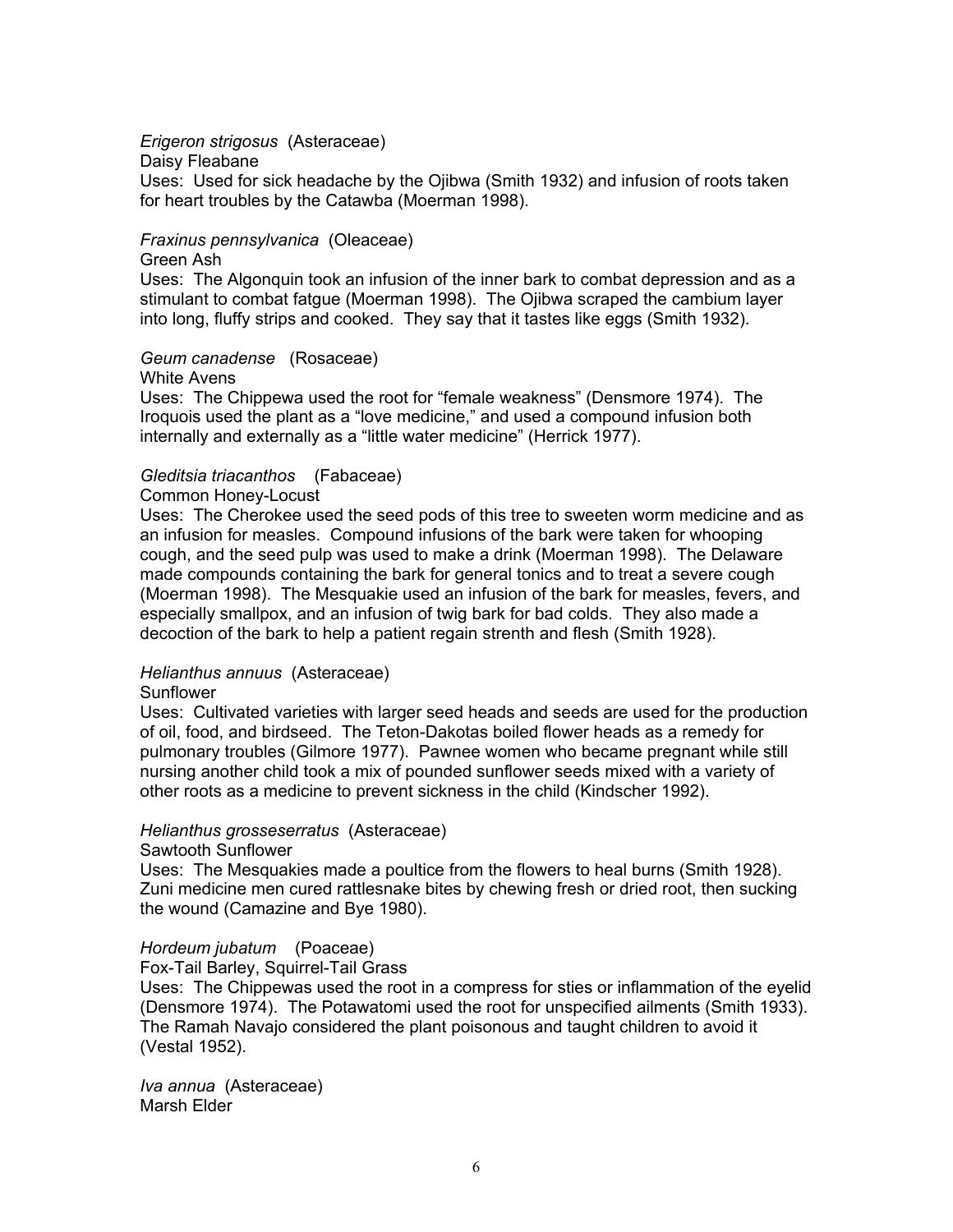Uses: Thought to be a staple of their diet, Indians during prehistoric times probably processed the seeds by roasting and boiling to extract the seeds from the inedible shell. The seeds are quite nutritious. They are oilseeds that contain almost 2,500 calories per pound and also contain several vitamins and minerals (Asch and Asch 1978).

# *Juncus dudleyi* (Juncaceae)

#### Dudley Rush

Uses: The Hopi ceremonially associated this plant with water (Whiting 1939). The Ojibwa used the tiny rush *J. dudleyi* in the finest mat work and for small pieces (Smith 1932).

# *Juncus tenuis* (Juncaceae)

#### Poverty Rush

Uses: The Cherokee used a decoction "to dislodge spoiled saliva." An infusion was frequently given to babies to prevent lameness and used as a wash to promote strength. Also used to make string to tie up dough wrapped in oak leaves for cooking bread (Moerman 1998). The Iroquois used a decoction as an emetic to promote vomiting (Herrick 1977).

#### *Lespedeza capitata* (Fabaceae)

#### Round-Head Bush-Clover, Round-Head Lespedeza

Uses: The Omaha and Ponca used the stem of the plant as a moxa for neuralgia or rheumatism (Gilmore 1977). The Kiowa-Apaches made a beverage tea from the leaves that was thought to be beneficial to sick people (Jordan 1965). The Mesquakie used the plant as an antidote for poison (Smith 1928). The plant appears to lower blood cholesterol levels and remove nitrogenous compounds from the blood of people with hyperazotemia (Tin-Wa, Farnsworth, and Fong 1969).

# *Liatris pychnostachya* (Asteraceae)

#### Kansas Gayfeather

Uses: Edwin James, botanist for the Stephen Long expedition, reported in 1819 that Indians from the St. Louis area used this "pine of the prairies" as a cure for gonorrhoea. Liatris works as a mild stimulant to the stomach and also as an antispasmodic to the gastrointestinal tract, thus relieves colic and soothes irritation of the intestines. It is useful in assisting the removal of the waste products of disease to restore healthy glandular action. It is a strong diuretic and an effective eliminator used in curing syphilis and scrofula, and also aids in relieving kidney irritation (Ellingwood 1902).

#### *Lycopus americanus* (Lamiaceae)

American Water-Horehound

Uses: The Mesquakie used a compound containing the entire plant for stomach cramps (Smith 1928).

#### *Lythrum alatum* (Lythraceae) Winged Lythrum Uses: An infusion was used by the Cherokee "for kidneys" (Moerman 1998).

# *Morus rubra* (Moraceae)

# Red Mulberry

Uses: The Cherokee took an infusion of bark for worms, dysentery, as a purgative and as a laxative. The berries were used to make juice and were also used to make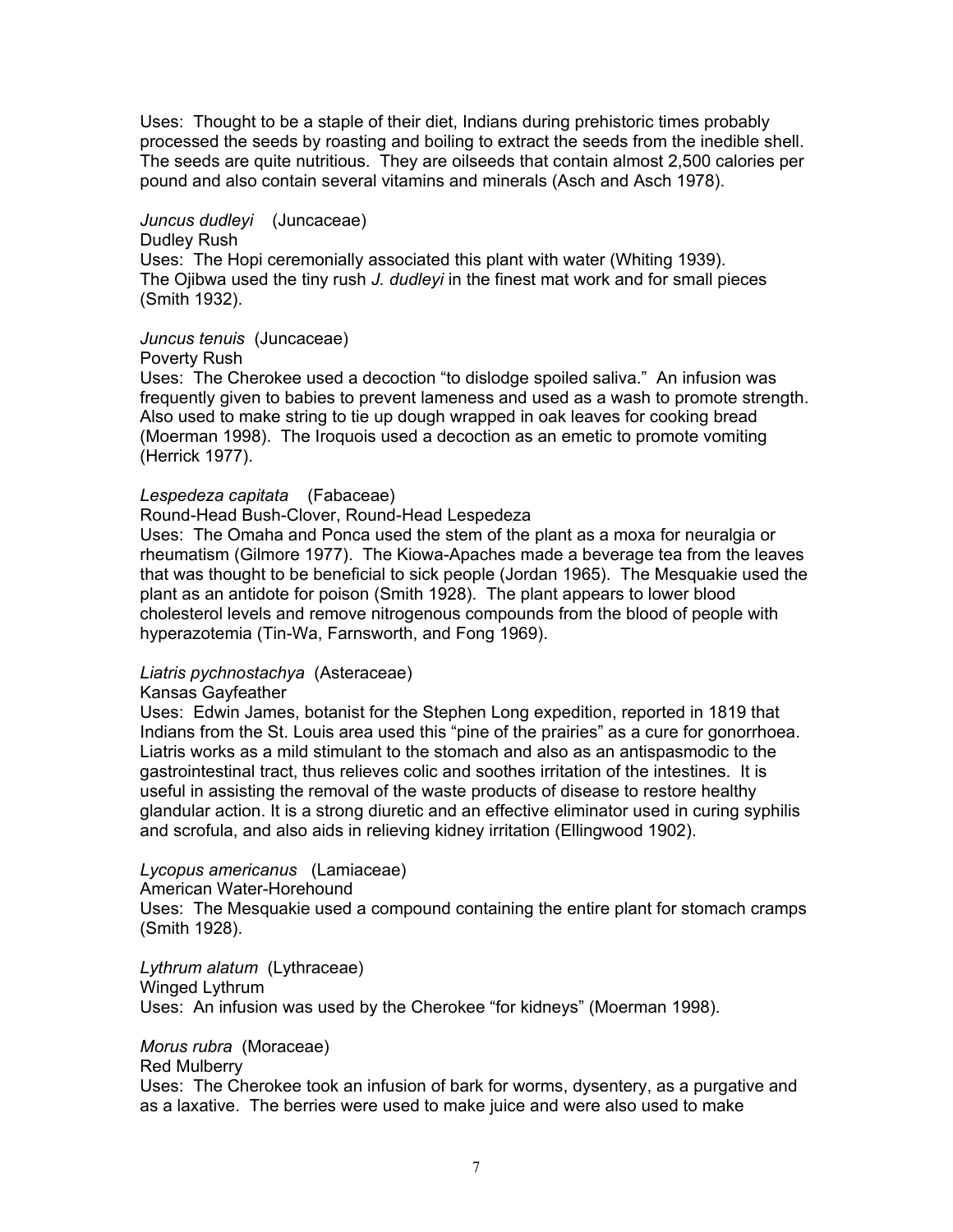dumplings and jam (Moerman 1998). The Creek used an infusion of the roots as an emetic, also used to strengthen the weak and taken for urinary problems (Swanton 1928). The Mesquakie used the root bark as a medicine for any sickness (Smith 1928). The Rappahannock rubbed the tree sap on the skin as a cure for ringworm (Moerman 1998). The berries were used by many different tribes in a variety of fashions such as for use in pies, mashed into conmeal cakes, preserved as a jam and also as a dried fruit (Moerman 1998).

#### *Parthenocissus quinquefolia* (Vitaceae)

# Virginia Creeper

Uses: The Iroquois used the twigs in a compound to ingest and to use as a wash to counteract poison sumac; they also took a compound decoction of the plant for difficult urination, and applied a poultice of the vines to swellings on the wrist (Herrick 1977). The Chippewa used the sweetish substance between the bark and the wood of the stalks for food (Densmore 1974). The Kiowa used the fruits as pink paint for the skin and feathers worn in the war dance (Vestal & Schultes 1939). The Mesquakie took a decoction of the root for diarrhea (Smith 1928). Native Americans in Montana ate the ripe fruit like grapes (Blankinship 1905). The Ojibwa cooked and ate the root (Smith 1932).

# *Penthorum sedoides* (Saxifragaceae)

Ditch Stonecrop

Uses: The seeds were used by the Mesquakie to make a cough syrup (Smith 1928). The Cherokee used the leaves as a potherb (Moerman 1998).

# *Phalaris arundinacea* (Poaceae)

Reed Canarygrass

Uses: The Okanagan-Colville used this plant to make hats for Indian doctors to wear during ceremonies. Also used to make mats for eating and for drying roots and berries. The grass was also used for making fishing weirs (Moerman 1998).

# *Polygonum amphibium* (Polygonaceae)

#### Swamp Smartweed, Knotweed

Uses: The Sioux ate the young shoots in the spring as a relish. The seeds were a prehistoric food source (Blankenship 1905). The Cree applied a poultice of fresh roots dirctly to blisters in the mouth. Powdered roots used in many herbal remedies and used for various ailments (Moerman 1998).

# *Polygonum pensylvanicum* (Polygonaceae)

Pennsylvania Smartweed

Uses: The Chippewa used an infusion of the plant tops as an anticonvulsive for epilepsy (Gilmore 1933). The Menominee used an infusion of the leaf for hemorrhaging of blood form the mouth, aslo taken to aid in postpartum healing (Smith 1923).

# *Populus deltoides* (Salicaceae)

#### Plains Cottonwood

Uses: The Blackfeet made a tea of the bark for women about to give birth, and also for symptoms resembling heartburn or for general discomfort (Hellson 1974). In Montana, Native Americans used the inner layers of bark as "a mucilaginous and anti-scorbutic food" (Havard 1877). The Lakota used the bark to feed horses (Rogers 1980). The tribes of the Upper Missouri River attributed a mystic character to the cottonwood, because "they could ever hear the rustling of cottonwood leaves by the passage of little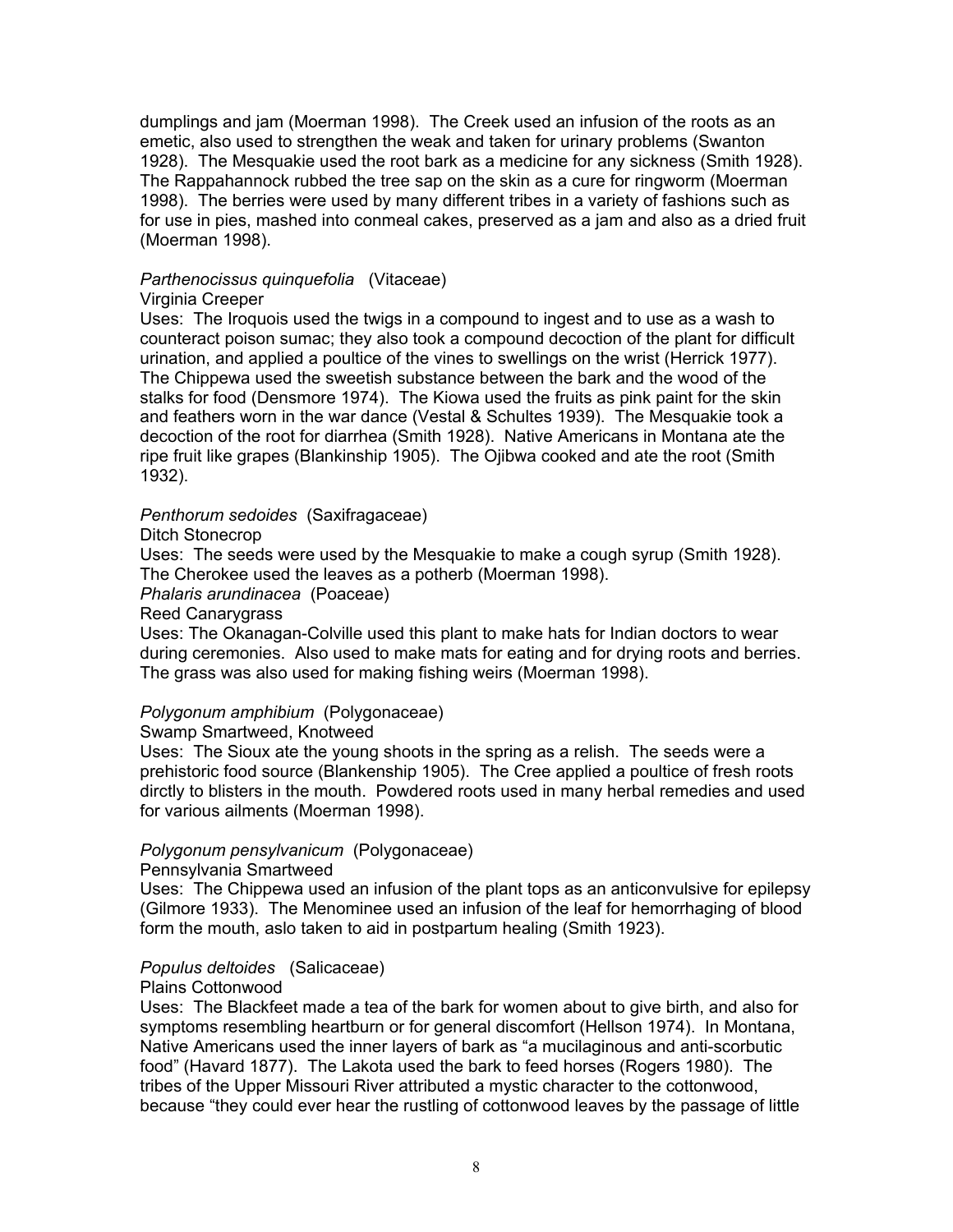vagrant currents of air. And the winds themselves were the paths of the Higher Powers, so they were constantly reminded of the mystic character of this tree" (Gilmore 1977). The cottonwood has been used in folk medicine as a tonic and febrifuge (Burlage 1968). As a member of the willow family, it contains salicin and populin, the precursors of aspirin. In the southwest, the leaf tea was used for reducing fever and inflammation, and the bark tea (which is more effective, but also more bitter) was also used for diarrhea. Cottonwood buds were made into a salve by soaking them in olive or almond oil for a week, then adding a little melted beeswax for a thickener (Moore 1979).

# *Rhus tribolata* (Anacardiaceae)

# Skunkbush Sumac

Uses: The Blackfoot dried the berries, ground them and dusted the powder onto smallpox pustules (Johnston 1987). The Cheyenne used the plant as a protective covering for hands when removing dog meat from a boiling pot. The leaves were also used for head colds and a decoction of the leaves as a diuretic. The fruit was chewed for toothaches. Also thought to be an aphrodisiac (Hart 1981). The Hopi used the twigs for ceremonial purposes. The roots were used as a deodorant or perfume. They also used the root as a remedy for tuberculosis (Moerman 1998). Several tribes inlucding the Apache, Acoma, Mescalero, Atsuwegi and Cahuilla (to name a few) used the berries in a variety of ways as one staple of their diet.

# *Rosa palustris* (Rosaceae)

Swamp Rose

Uses: The Cherokee used an infusion of the bark and root for worms and a decoction of the root was taken for dysentery (Moerman 1998).

# *Rumex altissimus* (Polygonaceae)

#### Pale Dock, Water Dock

Uses: The Lakota used it for diarrhea, stomach cramps, and hemorrhages, and applied a poultice of the green leaves to boils (Rogers 1980; Gilmore 1913). The introduced *R. crispus* L. had a wide repertoire of uses in Europe, and after it became naturalized in North America many Native American groups adopted it as well, as a food, medicine, and dye (Moerman 1998). It was also used by American physicians in the 19<sup>th</sup> century as a laxative, a tonic, for alterative and depurative purposes, and in the treatment of skin diseases (Vogel 1970).

# *Rumex crispus* (Polygonaceae)

#### Curly Dock

Uses: Was listed in the US Pharmacopoeia from 1863 to 1905. Used for the treatment of skin diseases and for alterative and depurative purposes; also used as a laxative and a tonic (Vogel 1970).

# *Sagittaria latifolia* (Alismataceae)

#### Broadleaf Arrowhead

Uses: The Cherokee Indians used and infusion of leaves as a wash to bathe a feverish baby; baby was also given one sip to drink (Moerman 1998). The Chippewa took an infusion of the root for indigestion (Densmore 1974). The Iriquois had a variety of uses for this plant. An infusion of the plant was taken for rheumatism. A compound decoction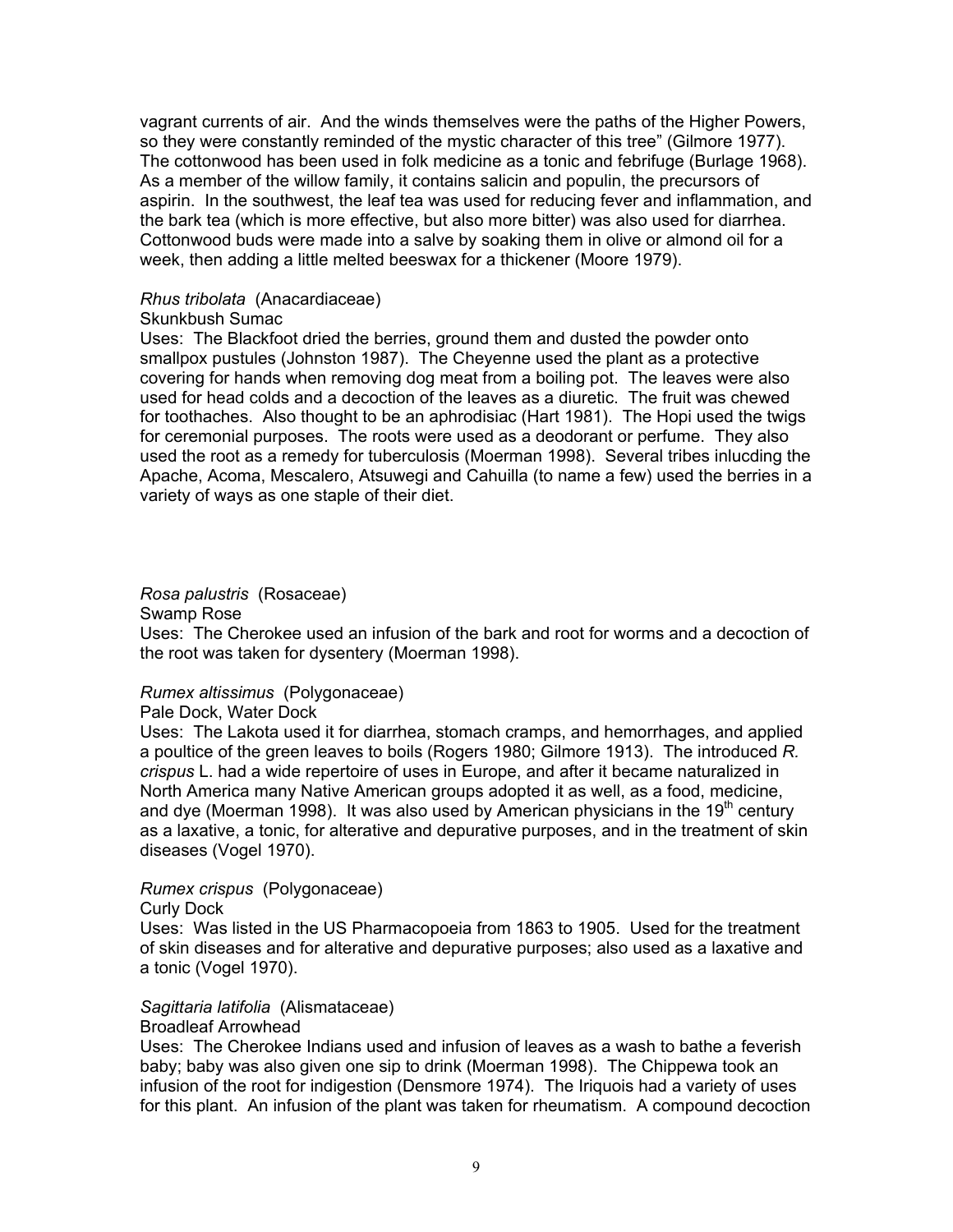was taken for boils on the abdomen of children and also used as a wash on itchy skin parts. The decoction was also used as a laxative (Herrick 1977). The Chippewa, Cocopa and the Dakota (among others) used the tubers of this palnt much like a potato (Moerman 1998).

# *Salix amygdaloides* (Salicaceae)

#### Peachleaf Willow

Uses: The Cheyennes drank a tea from the leaf for diarrhea and other ailments (Hart 1981). They also fastened a strip of willow bark around a cut to stop the bleeding (Kindscher 1992). Crow Indians chewed the bark of a willow to clean teeth and to relieve headaches (Hart 1976). Willow reduces inflammation of joints and membranes because of its valuable levels of glycosides salicin and populin. Tea made from the willow bark is useful as an analgesic to the urethra and bladder. Willow bark is a strong but being antiseptic and can be used as a poultice or a wash (Moore 1979).

# *Salix nigra* (Salicaceae)

#### Black Willow

Uses: Native Americans used many species of willow as medicine and for a variety of other purposes as well: making dye, furniture, mats, baskets, drums, stirrups, tipi pegs and pins, fox and fish traps, hunting lodge poles, and meat-drying racks. The Blackfeet made a tea from the crushed fresh root of *Salix* species to treat internal hemorrhage, throat constrictions, swollen neck glands, bloodshot or irritate eyes, and for symptoms described as "waist trouble" (Hellson 1974). The twigs were also gathered and preserved. Steeped in boiling water, they were made into a tea to cure fever or alleviate pain (Johnston 1970; Blankenship 1905). The Nez Perce and Crow Indians used the willow as an emetic in conjunction with the sweat bath for an internal cleansing regime. The Crow also chewed willow bark to clean teeth, to prevent cavities, and to relieve headaches (Hart 1976). The willows were also used by many other tribes, including the Choctaws, Delawares, Osages, Cherokees, and Cheyennes as chew sticks to clean the teeth (Elvin-Lewis 1979). The Kiowas made a tea of willow leaves that they rubbed on the body to cure pneumonia and relieve rheumatic aches. They also chewed the bark to relieve toothache (Vestal & Schultes 1939). The Comanches used the ashes of burned willow stems to treat sore eyes (Carlson & Jones 1939). The Dakotas drank willow-bark tea to restore themselves both physically and mentally (Andros 1883). The willow family also has a long history of folk medicine use in Europe. All willows contain salicin, the well-known painkiller that was the precursor to aspirin. Black willow also contains an astringent (Kindscher 1992).

#### *Silphium laciniatum* (Asteraceae)

#### Compass Plant, Rosin Weed, Gum Weed, Pilot Weed

Uses: The Pawnees used a tea made from the pounded root for "general debility." The Santee Dakotas used a tonic made from the plant to as a de-wormer for horses. The Omahas used the dried root in a treatment called "ashude-kithe" to alleviate head colds or pain in any part of the body. In this treatment fat and some of the dried root were placed on hot coals. The affected body part was then covered with a blanket and placed over the coals so the rising smoke would "permeate the affected part" (Gilmore1913, Gilmore 1977). The Omahas and the Poncas believed that lightning strikes commonly near a compass plant so this served as a guide when marking camp sites. They also burned the dried root during a storm and this was thought to help avoid being struck by lightining (Gilmore 1977). The Mesquakies boiled smaller roots and drank the cooled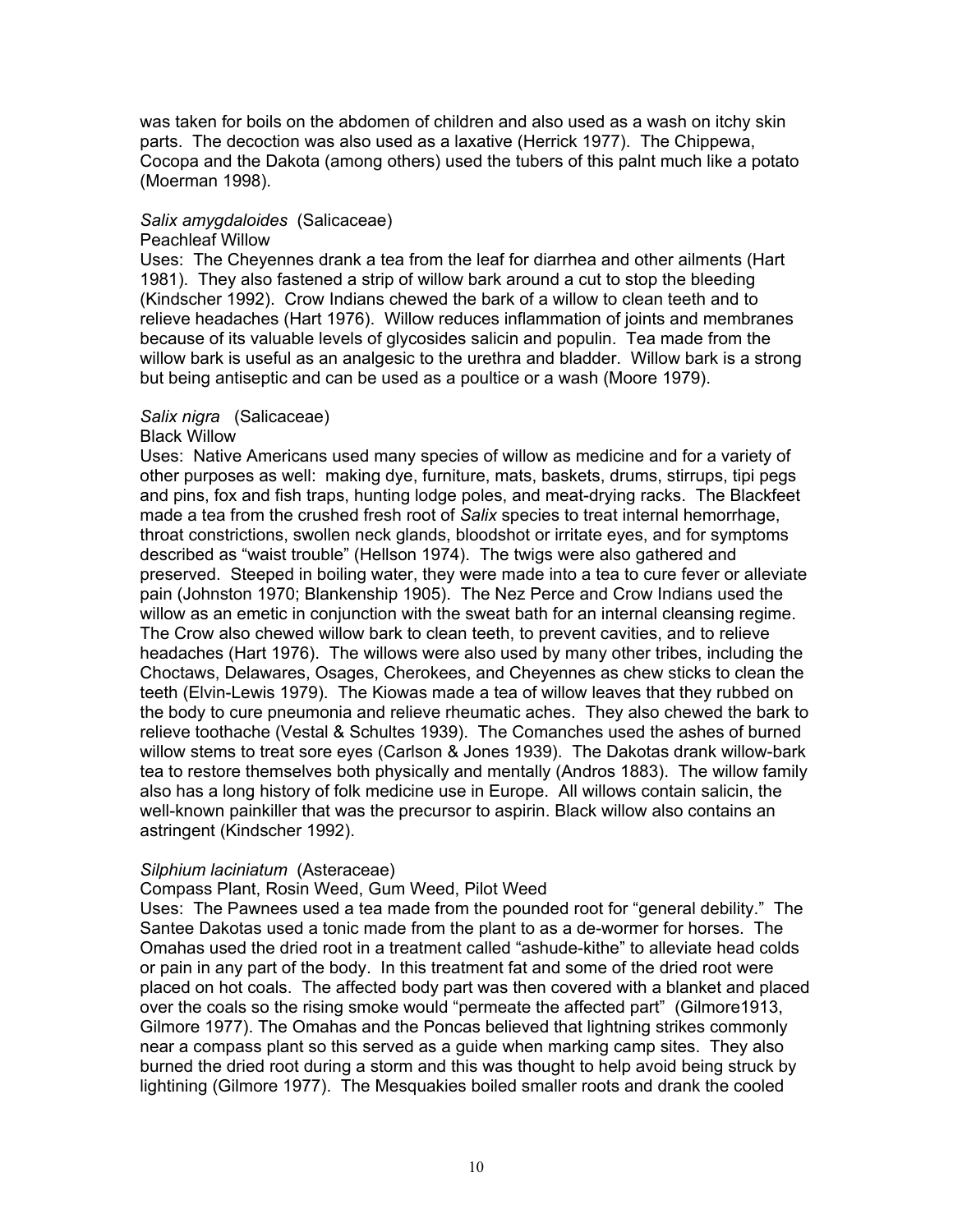liquid as an emetic. The children of several tribes used the resinous sap as chewing gum (Smith 1928).

*Solanum carolinense* (Solanaceae)

Carolina Horse Nettle

Uses: The fruits and berries were used by medical doctors as a sedative and an antispasmodic. It was listed in the National Formulary from 1916 to 1936 (Kindscher 1992). The horse nettle has been found to produce antibacterial activity against common bacteria (Moerman 1998).

# *Solidago canadensis* (Asteraceae)

# Canadian Goldenrod

Uses: The Iroquois used an infusion of the roots and flowers for side pains (Moerman 1998). This infusion was also used as an emetic. Used a love medicine a compound infusion of the roots was taken to kill a love. Also used as a sedative a compound infusion was given to babies that startled easily during sleep (Herrick 1977). The Mesquakie used a compound decoction as a wash for a child who does not talk or laugh (Smith 1928). The Zuni chewed on the blossoms for a sore throat and made an infusion of crushed blossoms for various body pains (Stevenson 1915).

*Solidago gigantea* (Asteraceae) Giant Goldenrod Uses: The Potawatomi used an infusion of the blossoms for fevers (Smith 1933).

*Spartina pectinata* (Poaceae)

Prairie Cordgrass

Uses: The Omaha used this grass as a fiber to support earth coverings of lodges in permanent villages. The Ponca used it as roof thatching and as an earth covering (Gilmore 1919).

*Trypsicum dactyloides* (Poaceae)

Eastern Gama Grass

Uses: The seeds are a good food source once separated from the tough hulls. It is thought that the seeds were also popped in order to make them edible. The protein content of the seeds is over 27% and the carbohydrate content is over 51% (Kindscher 1992)

*Typha angustifolia* (Typhaceae)

Narrowleaf Cattail

Uses: The Micmac and Malecite Indians used the infusion of one root for gravel (Moerman 1998). The Hopi chewed the mature heads with tallow as a gum (Whiting 1939). The Pima baked the pollen into brownish biscuits and ate the tender white stalks raw (Curtin 1949).

# *Typha latifolia* (Typhaceae)

Broadleaf Cattail

Uses: The Algonquin and Quebec Indians applied a poultice of the crushed roots to wounds and infections (Black 1980). The Cheyenne used the leaves ceremonially in the Sun Dance (Hart 1981). An Infusionof the dried and pulverized root with the white base of the leaves was taken for abdominal cramping (Grinnell 1962). The Dakota used the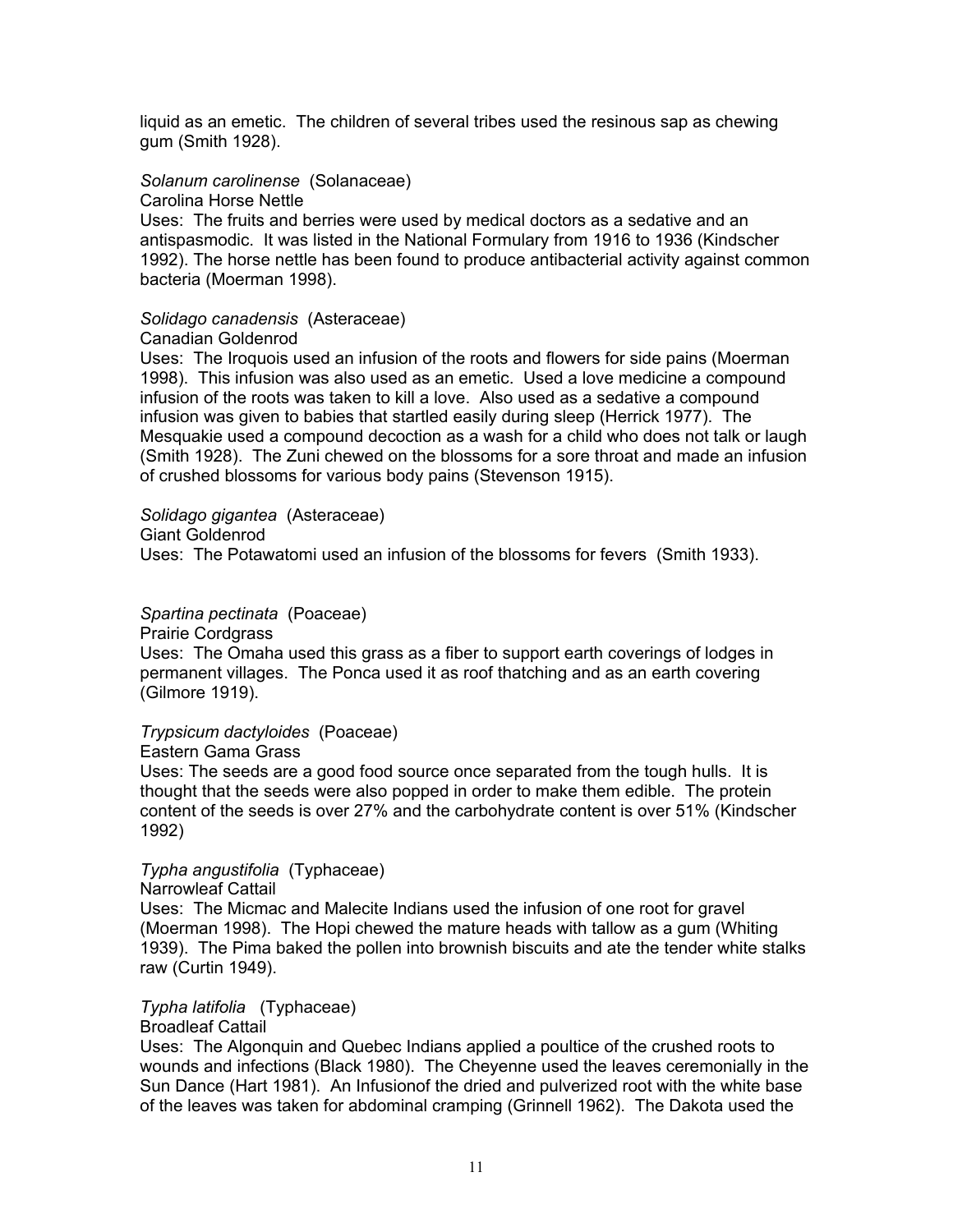down as a dressing for burns and scalds. The down was also used on infants to prevent chafing (Gilmore 1919). The Delaware and the Oklahoma used the root to dissolve kidney stones (Moerman 1998). Many different tribes used the roots of this plant in an extensive number of ways as a diet staple.

# *Ulmus americana* (Ulmaceae)

# American Elm

Uses: The Iroquois used the bark in compounds for broken bones, to facilitate childbirth, and for "summer disease—vomiting, diarrhea, and cramps." An infusion of root bark was taken for excessive menstruation, and the twigs were used in a compound for internal hemorrhage (Herrick 1977). The Delaware took an infusion of inner bark for colds and severe coughs (Moerman 1998). The Mesquakie applied a decoction of root bark to sore eyes as an eye lotion (Smith 1928). Native Americans in Montana used the inner bark as an emollient for tumors (Blankinship 1905). The Potawatomi used the bark for cramps and diarrhea (Smith 1933). The Cheyenne used the red inner bark to make a coffee-like beverage, and pregnant women took an infusion of bark to insure stability of children (Hart 1981). The tribes of the Upper Missouri River region used forked trees as posts in building the earth lodge, and used the wood as fuel and making numerous objects (Gilmore 1977).

# *Ulmus rubra* (Ulmaceae)

# Slippery Elm

Uses: The Alabama used a decoction of the bark mixed with gunpowder taken as a sympathetic magic for delayed labor. A decoction of the bark was taken for prolonged labor (Swanton 1928). The Cherokee took a decoction of the inner bark to sooth dysentery. A poultice of the inner bark was used for for burns, sores and a variety of wounds. Decoctions also used as an eye wash, a remedy for coughs and colds, to soothe an upset stomach, used as a laxative, as a respiratory and and also as a tuberculosis remedy (Moerman 1998). The Iroquois used a decoction as a blood purifier and as an emetic to clean stomach. A decoction of the root was also used to facilitate birth and for parturition, also taken for kidneys and as a stimulant. An infusion of the bark was used as a wash for sore eyes. The leaves were smoked and exhaled through the nose for catarrah. The bark was chewed for sore throats and a poultice of the bark placed on swollen glands. A decoction was used for tuberculosis (Herrick 1977). The Omaha used the bark cooked in fat as a preservative (Gilmore 1913).

# *Vitis cinerea* (Vitaceae)

#### Graybark Grape

Uses: The Dakota, Kiowa, Omaha, Pawnee, Ponca and Winnebago tribes ate the fruit fresh and also dried the fruit in large quantities for use over the winter (Moerman 1998).

*Vitis riparia* (Vitaceae) Riverbank Grape Uses: The Omaha ate the fruit raw and also dried during the winter (Gilmore 1913).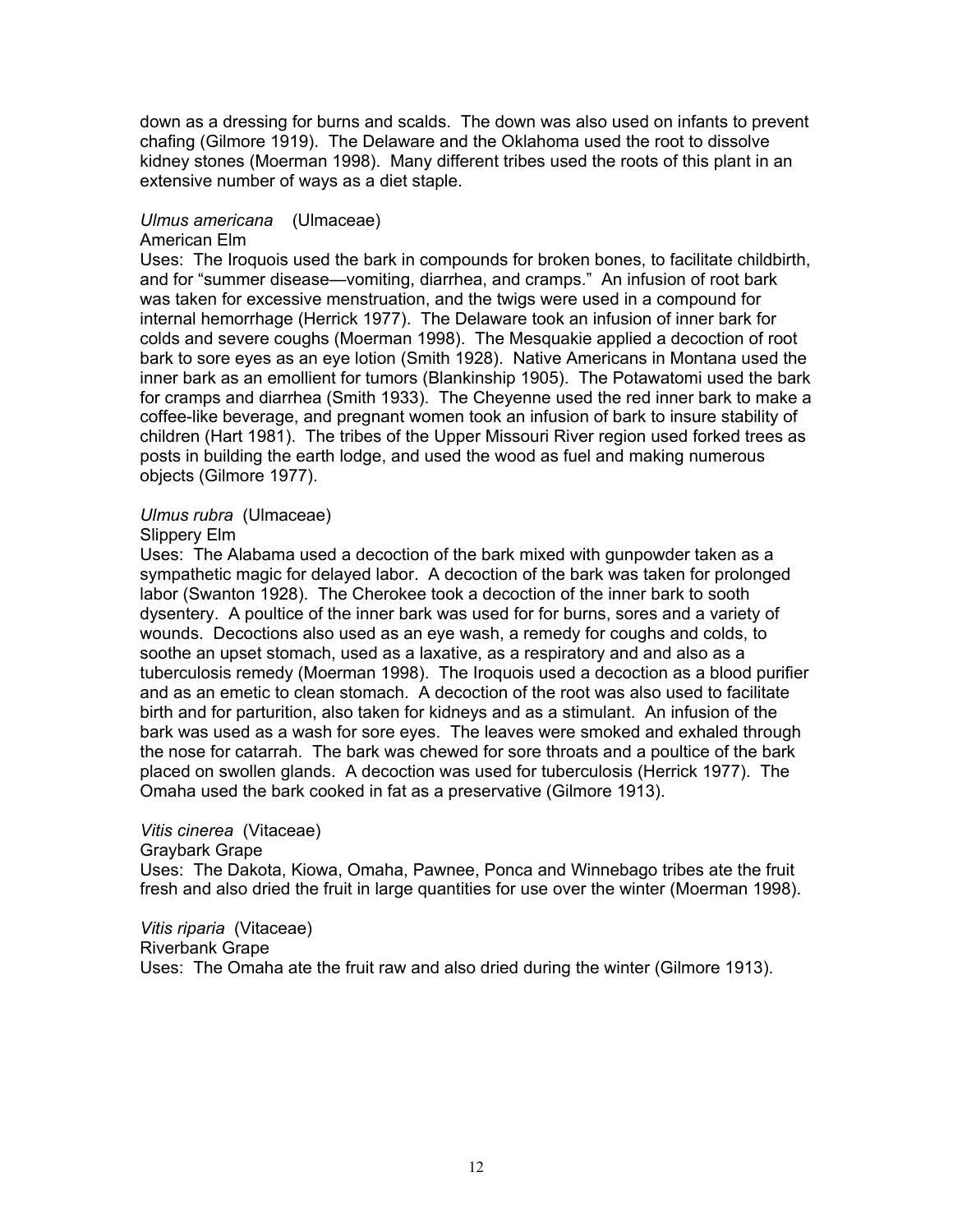# Literature Cited

Andros, F. 1883. Medicine and Surgery of the Winnebago and Dakota Indians. American Medical Association Journal. 1:116-118.

Asch, David L, Nancy B. Asch. 1978. The Economic Potential of *Iva annua* and its Prehistoric Importance in the Lower Illinois River Valley. In: The Nature and Status of Ethnobotany. Edited by Richard I Ford. Anthropological Paper 67, Museum of Anthropology, University of Michigan.

Black, Meredith Jean. 1980. Algonquin Ethnobotany: An Interpretation of Aboriginal Adaptation in South Western Quebec. Ottawa: National Museums of Canada. Mercury Series, Number 65.

Blankinship, J. W. 1905. Native Economic Plants of Montana. Montana Agricultural College Experiment Station, Bulletin. 56:3-36.

Boylard, Judith, W.Hardy Eshbaugh, Ronald D Daley, S. Michael Gaston. 1981. Medicinal Plants and Home Remedies of Appalachia*.* Charles C. Thomas, Springfield Ill.

Buechel, Eugene. 1983. A Dictionary of Teton Sioux Lakota-English: English – Lakota. Red Cloud Indian School, Pine Ridge, S. Dakota.

Burlage, Henry M. 1968. Index of Plants of Texas with Reputed Medicinal and Poisonous Properties. Published by the author, Austin, Texas.

Camazine, Scott, Robert A. Bye. 1980. A Study of the Medicinal Ethnobotany of the Zuni Indians of New Mexico. Journal of Ethnopharmacology. 2:365-388.

Carlson, Gustav G., Volney H. Jones. 1939. Some Notes on the Uses of Plants by the Comanche Indians. Michigan Academy of Science, Arts and Letters: Papers. 25:517- 542.

Chamberlain, L. S. 1901. Plants Used by the Indians of Eastern North America. The American Naturalist. 35(409):1-10.

Chandler Frank R., Lois Freeman, Shirley N. Hooper. 1979. Herbal Remedies of the Maritime Indians. Journal of Ethnopharmacology 1:49-68.

Curtin, LSM, 1949. By the Prophet of the Earth. San Vicente Foundation, Santa Fe, New Mexico.

de Laszlo, Henry, Paul S. Henshaw. 1954. Plant Materials Used by Primitive Peoples to Affect Fertility. Science. 119:626-631.

Densmore, Frances. 1974 (1928). How Indians Use Wild Plants for Food, Medicine, and Crafts (formerly titled Uses of Plants by the Chippewa Indians). Dover, New York.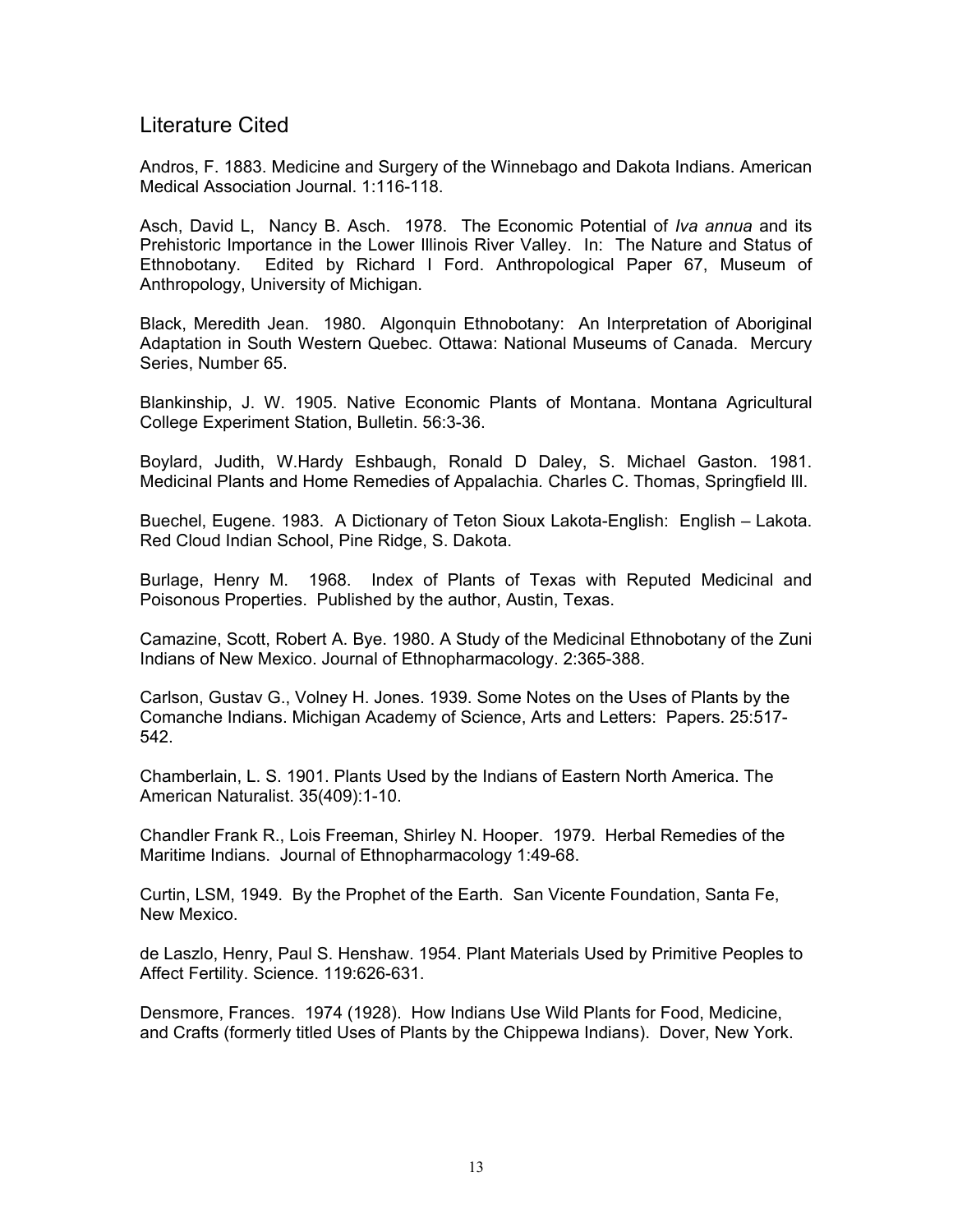Ellingwood, Finley, John Uri Lloyd. 1902. A Systematic Treatise on Materia Medica and Therapeutics with Reference to the Most Direct Action of Drugs, and a Condensed Consideration of Pharmacy and Pharmacognosy. Chicago Medical Press Co., Chicago.

Elvin-Lewis, Memory. 1979. Empirical Rationale for Teeth Cleaning Plant Selection. Medical Anthropology. Fall:431-456.

Gilmore,Melvin R. 1913. Some Native Nebraska Plants with Their Uses by the Dakota. Collections of the Nebraska State Historical Society 17:358-370.

---. 1933. Some Chippewa Uses of Plants. Papers of The Michigan Academy of Science, Arts, and Letters. XVII:119-143.

---. 1977 (1919). Uses of Plants by the Indians of the Missouri River Region. University of Nebraska Press, Lincoln.

Grinnell, George Bird. 1905. Some Cheyenne Plant Medicines. American Anthropologist. 7:37-43.

---. 1962. The Cheyenne Indians: Their History and Ways of Life. Cooper Square Publishers, Inc., New York.

Hart, Jeffrey A. 1976. Montana- Native Plants and Early Peoples. The Montana Historical Society, Helena, Montana.

---. 1981. The Ethnobotany of the Northern Cheyenne Indians of Montana. Journal of Ethnopharmacology. 4:1-55.

---. 1992. Montana- Native Plants and Early Peoples. The Montana Historical Society, Helena, Montana.

Havard, V. 1877. Botanical Outlines of the Country Marched over by the Seventh United States Cavalry during the Summer of 1877. Annual Report of Chief Engineers, USA, Appendix QQ: 1681-87.

Hellson, John C. 1974. Ethnobotany of the Blackfoot Indians. Canadian Ethnology Service. Paper Number 19:57-93.

Herrick, James W. 1977. Iroquois Medical Botany. Doctor of Philosophy. Dissertation. State University of New York at Albany.

Johnston, Alex. 1970. Blackfoot Indian Utilization of the Flora of the Northwestern Great Plains. Economic Botany. 24:301-324.

---. 1987. Plants and the Blackfoot. Lethbridge Historical Society, Lethbridge, Alberta.

Jordan, J. 1965. Ethnobotany of the Kiowa-Apache. M.A. Thesis. University of Oklahoma, Norman.

Kindscher, Kelly. 1987. Edible Wild Plants of the Prairie, An Ethnobotanical Guide. University Press of Kansas, Lawrence, Kansas.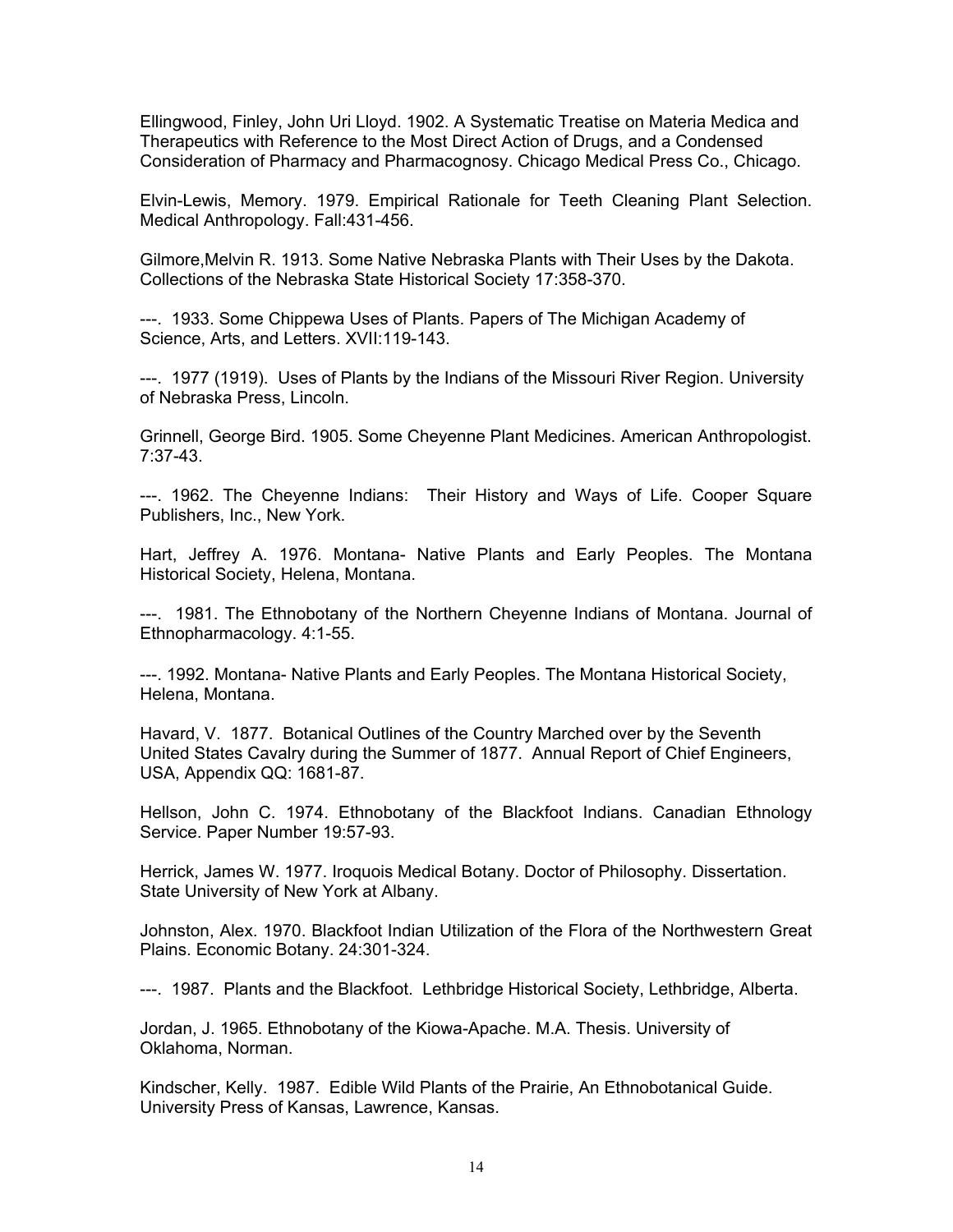---. 1992. Medicinal Wild Plants of the Prairie, An Ethnobotanical Guide. University Press of Kansas, Lawrence, Kansas.

Lloyd, J.U. 1921. Origin and History of all the Pharmacopeial Vegetable Drugs, Chemicals and Preparations with Bibliography: Volume 1, Vegetable Drugs. Caxton Press, Cincinnati.

McClintock, Walter. 1909. Medizinal- und Nutzpflanzen der Schwarzfuss-Indianer. Zeitschrift fur Ethnologie. 41:18-279.

Moerman, Daniel E. 1998. Native American Ethnobotany. Timber Press, Portland.

Moore, Michael. 1979. Medicinal Plants of the Mountain West. Museum of New Mexico Press, Santa Fe.

Rogers, DJ. 1980. Lakota Names and Traditional Uses of Native Plants by Sicangu (Brule) People in the Rosebud Area. Rosebud Educational Society. St. Francis, S. Dakota.

Smith, H. H. 1928. Ethnobotany of the Meskwaki Indians. Bulletin of the Public Museum of the City of Milwaukee. 4(2):175-326.

---. 1932. Ethnobotany of the Ojibwe Indians. Bulletin of the Public Museum of the City of Milwaukee. 4(3):327-525.

---. 1933. Ethnobotany of the Forest Potawatomi Indians. Bulletin of the Public Museum of the City of Milwaukee. 7(1):1-230.

Stevenson, M. C. 1915. Ethnobotany of the Zuni Indians: Medical Practices and Medicinal Plants. Thirtieth Annual Report of the Bureau of American Ethnology. 30:39- 64.

Swanton, John R. 1928. Religious Beliefs and Medical Practices of the Creek Indians. Smithsonian Institution – Bureau of American Ethnology Annual Report 42: 473-672.

Tin-Wa, N., NR Farnsworth, HHS Fong. 1969. Biological and Phytochemical Evaluation of Plants. VI. Isolation of Kampferitrin from *Lespedeza capitata*. Lloydia 32: 509-11.

Train, Percy, James R. Heinrichs, W. Andrew Archer. 1941. Medicinal Use of Plants by Indian Tribes of Nevada. In American Ethnohistory, California and Basin-Plateau Indians, Paiute Indians. 1974. Vol.4. Edited by David Agee Horr. Garland Publishing, New York.

Vestal, Paul A. 1952. Ethnobotany of the Ramah Navaho. Papers of the Peabody Museum of American Archaeology and Ethnology, Harvard University. Reports of the Ramah Project, Report No. 4:44.

Vestal, Paul A., Richard Evans Schultes. 1939. The Economic Botany of the Kiowa Indians: As it Relates to the History of the Tribe. Botanical Museum, Cambridge, Massachusetts.